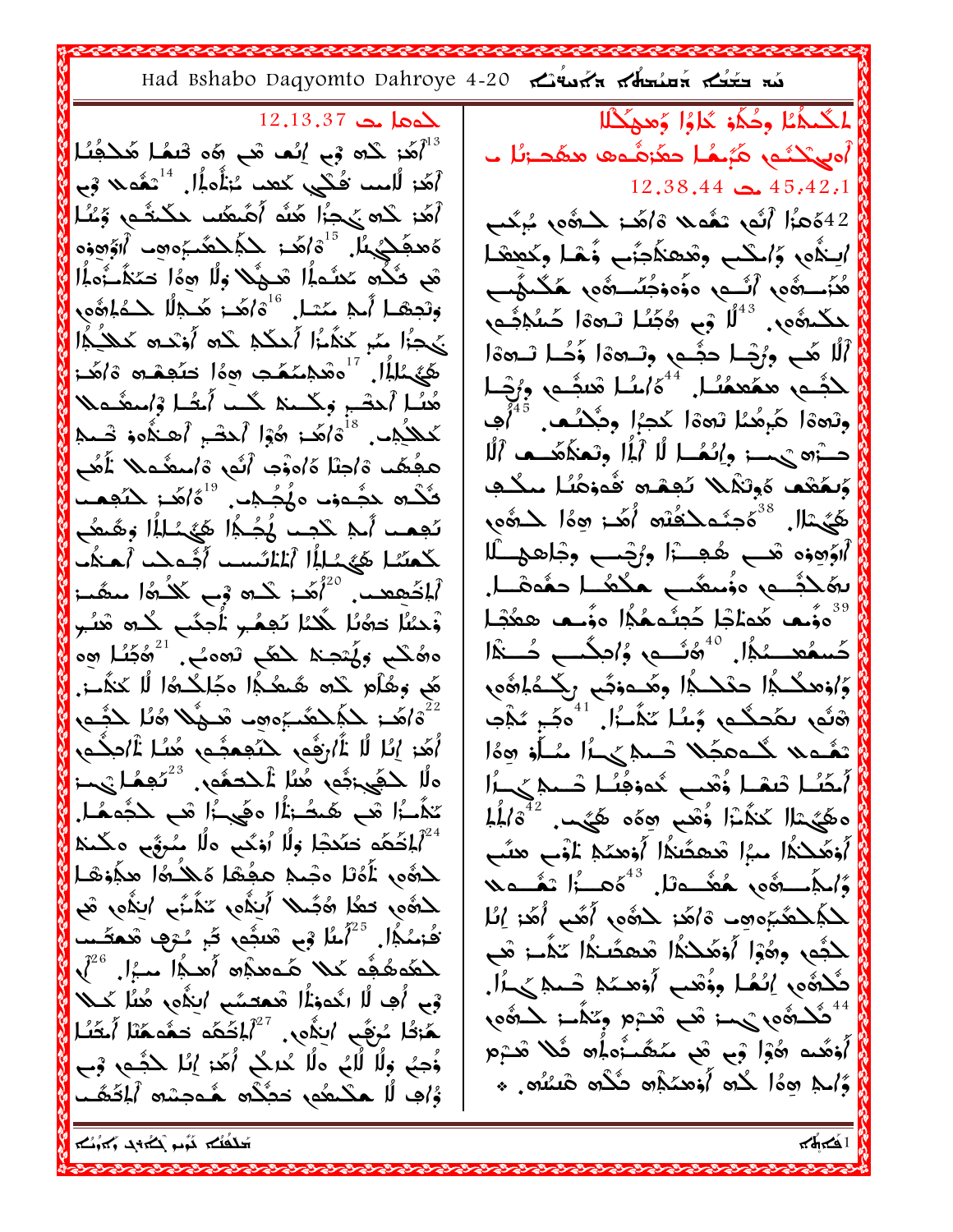## Had Bshabo Daqyomto Dahroye 4-20

وَهْـالمُالِمْ0 هَــ تَــرِيْنِــز أَجُـــ0هُ) حَبْحَـــه كَلْثَمْمِ هُكِنًا مِلْكِلُو هُي هُـووُّنُه وُسِنَّكِلًا. لَّـٰهُمّا لِــٰهُمْ الْمَعْ الْمَعْ الْمَعْ وَهُمْ النَّمْلُ أَـجَمْــوَّى وَوَىٰ مَّـــوں وَاوَخِّــاً مَــوں مَنْــا<br>وَجِبَرٍ مَحْـًا هُمَّــمِ حَمْدَــجُل وَجِـدُوا وَ هُــدَـــوا وَجَامَ ِدَهُوں مُحْمَدًا وَهُمْ مِ هُدِ حَمَدًا هَ/جَمْ. حطَنُا وْبِ وِرَهُمُا هَ/وْحُا حَقْلَهُ! وُكْتُ أَهُسَّ ثَـبِ حَلُّدَوُّا هَجْنَهُنَّے حَتَّدَهُـا وَوَّسُّا دوَّاجِيُّلُا وَجِنَّىنُهُ لِمَّمْشَا. <sup>8</sup>ھُوْا وَبِي مِبْرَا لُل تْلْهُدْشُمِ مَحْشَصًا وَمَّخْ مَاهُمَا لَحْقُرْمًا أَصْبِر لْمَلْفِ هِنَّعِ أَلْجُوهِمْ وُلِكُفٍ هِنَّعِ أَمِرٍ مُوهُمْ مَبْرٍ. <sup>9</sup>لًا شَعَذَهُمَنَ هُز*ئ*ا حَقَّهِ لِأَصَّلُوهِ ﴾ أُسِرِ وَإِنْعُهِ هُـ20مُزًا هُـ20مَّ إِلَّا هُيْءَ وُّ2مَـ3 شَهْكُلِّكُمْ تَجِرُلُا رُجْا وَإِنْـمَا تَاجَـ ۚ أَلَّا تَكْتُـم<br>ـكْلاِنْجُمارُا تَالِمُا بِ<sup>10</sup>ُمُا وَجِ خَوْهُ وَهُدْنَـا أَسْـرِ يُهُدُا 6ه وجُـ هه معَمَّا هَـ هَــْــ مُحبَّب آهؤُودها في تُم نُعبَّب لَعنَهُ وَاوْخُـاً<br>وَحَجَّدًا وَجُمَّ الْحَمْدُـــ <sup>آل</sup>َمَ مُحَـــلا مُحْـــ تُكْتُفُوا شَعَدْنُو وَّاسِرِ أَمْكَنِ اُوْفَ كَثِيْفَ وأهدُّه مَ السُّمُونَ مُشَرِّسُهُ الْمُجْمَعَةَ مَنْ الْمُجْمَعَةَ مِنْ الْمُجْمَعَةَ لِكُمُاً.  $^2$ يُّ مِمْعُمْ النِلُه وهُمسُ النِلُه  $\mathcal{S}^1$ لِحْقَلِلُبِمَا وَعُـٰدُوه وَجَلَابُهُا وَهُ وَجْـِدِ حَقَّعُـٰا كُرِ هُدِكَسَنَى حَثَوْاً تَعَدَوْهِ، وَاهِجُوحَهَا كَبِرِ  $\mathbf{A}$ مُعَبِّى مِعْمَدِّى  $\mathbf{A}^{13}$ ، مِمْمَثَلاً فِي مَمْبِهِ $\mathbf{A}$  هَ مبَإِباْ أُبِرِ هُدَكْتُنَا وُحْكُمْ هَهُكُثٌّ هُكُب وُجِدُّهِ أَوُّحِفُواْ لَكُعْزَا ﴾

اُمبو میزا تھے ہُگلے. <sup>28</sup>ل قوے گلگنڈا وَعَمَعُنَــا أَــكُموم حَـمَّـصــاًا هَعنىــ: نُـفّـــــلا حَكِّلُـهوُا لَكُــرُهُا رَهُجُبُـل مُحَكَّــم حَمَّـل تَـٰهُـــز لِحَجُمِ رِنُدوَوَ ۖ وَمَعُثَمُٱل ۚ وَ ۚ وَلَا يَقُومِ ۖ إِلَّا غَاجِئُمِ ۖ وَعُمَدٍ ۖ وَعَلَّمَ لَ مُسَــاً أَامِكُـــى ممُسَــاً أَـــــتَّامِ وَلَا تَـمِــــوَا<br>وَحْسُفَــم حَمُّكـــم مَّـــم تَـــوَـــوَا مَـــوَا مَـــوَا<br>كِمِيشِــا مِه وَحُـلاَهُــا تُحْب أَبِ لِــدَّــى وَب أُجُهجُـــم ـُــَمْ × وَهُدْخُمْــم ــحَجَــم ۖ هُكَـــم ـ َحَذُهِ حَكَمٍ هَٰلِكُماْهِ وَكُلُّهُ الْمَهُلُمِّيَّةَ  $\stackrel{3}{\sim}$ فَكْرُهُبِ هُٰكِلُمُحَفِّي كَثُبِهِ.  $\mathbb{I}^3$  نُوسًى حِمَاُوَّا انْحَـٰوَاْ وَّرِجُـا أَجَّٰوَجُــٰ وَتَـٰذَلا ۖ حَجَّـٰهِ ۖ أَهُكْتُـمِلًا. فَٱنْصَـٰهِ هَسُبَّـٰهِ وَهَجـِهِ ٱوصـِهَٰا َحْجَرِه ۖ حَجَّمٍ ۖ تَـُهَـا وَلَّا تُـكَّبِ هِقَـٰعَـٰهِۚ! وَلَّا لَّا لَمُعْدُم مَا أَجْنَرِيَ لَمَا أَمْنَ الْمَعَا أَمِنْ همَّصْلا.  $\int_0^{34}$ نصُانَ مِن وَٱلْمِنْدِهِ هَلِمَحْدِثَوْلِ سست .<br>لَمُعْ تَـهِوْا أُفِ كَـُحَجَّـهِ . <sup>35</sup>تَـهُوْهِ أَهُـنَّـبَ<br>مَنَّىخُف وهُنهنَّـ هَيُّحِجُّف . <sup>36</sup>هُوَه وُهْب لِلَهُا وَمِمْعُتُبِ لِحَمَّـ;هُو وَاهُــدِ نَعِنَـا مَــ كَـــمِهِ هُـمــٰدُّهلُما وَهُــا وَهٰلُما هَـمَــم هَـــــُما ِ<br>مِشْمَا مِنْكَمَ مِعْمَٰوْهِ مِنْ مِنْكُمِيْنَ مِنْ مِنْقَالِ مِنْقَالِ أَسْلَمِ وَلَٰٓاِلَا هُـٰٓ;هُوبِ وتَعتَمَسَ أَنَّوبِ قَـٰٓ, كُنَّنِي أُهُب أُهُــ: إِنَّا لِكَجُّـــمٍ وَتَاهُـــووْ مُنْـــرُوهِـــ وتُعقبر أنَّه وتَدجَّز بمُعْف أَنَّه.  $3.1.13$  رحم:دهه (ح) هاه: أَهُوْا هُي تُبُوء مُخَمِّص ٱلْحِبْلُا وَلَمِثْلَى تُذْكِر إِنَّا لِكُبُّمِ ۖ شُكْعٍ وُجِشْعٍ مَكَّنَ إِنَّا حَكَّمَ وَوُنُا ۖ لِأَحْسُبُهِ هُجِبًا, <sup>2</sup>َوِلْمُ ذَوتَوْهِ لِأَهْلَا وَهُـُومِ ٱۦأَٱ مَٰٓ مَـٰٓ مَـٰٓ مَـٰٓ مَـٰٓ مَـٰٓ مَـٰٓ مَـٰٓ مَـٰٓ مَـٰٓ مَـٰٓ مَـٰٓ مَـٰٓ مَـٰٓ مَـٰٓ مَـٰٓ وفُزُومَ وَجِئِرِ مَكْسَالٍ أَكْبِرٍ هُوَا كُلُومَ وَ مُرِكَبٍ ابْذُى وِتَلِلُو، حَسَّرْاً! وَعَوْهُ! هجَامُنْا وَمحْدَسَبَ ثَــِ أَـــِرِ فَيُحِيُحِـدًا وَجَحْــوَّى ههَ كَثِبٌ. \* هُ/هزٌبٍ وَۗالْحُلِّ ٱلۡكَمِهِ وَاللَّهُ الْمَعْلَمُكُمُـٰا

تلنابه بالمتلكم سأم تلفظة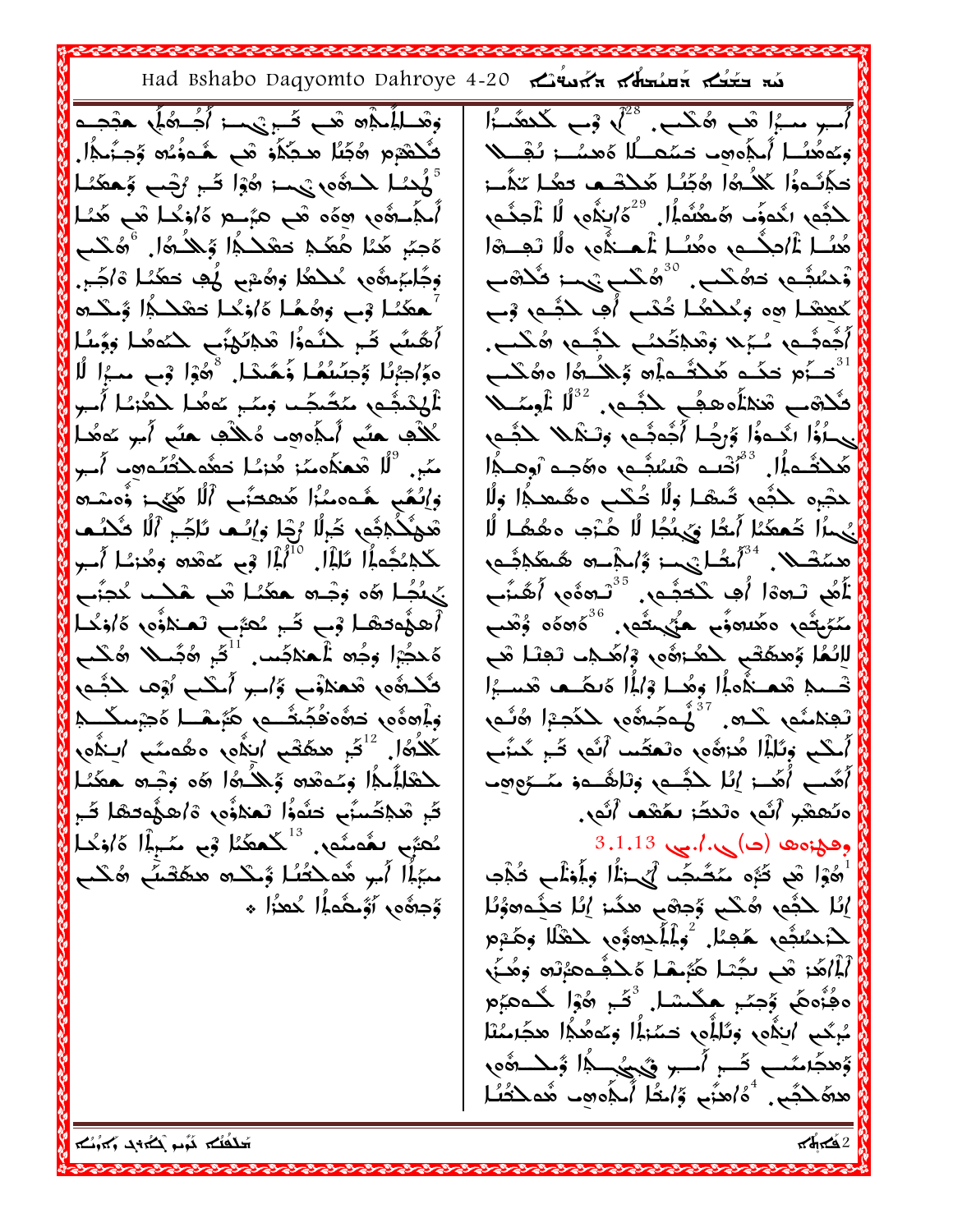Had Bshabo Daqyomto Dahroye 4-20 هُم أَيْنَ أَوْ وَهُدَهُ هُدَ الْمُسْلَمَ وَحَدْمًا هُد أَيْنَ أَلَّ وَقَوْلُهُ مَعْلَمَةً مِنْ الْجَهَدُ وَيَجَدُ  $15.1.10 - 1.84$  $15.1.10 \pm 7.84$ وَهُوهُدًا كُرْدِهُنَا أَمْتَالْلَ هُمِنْدُه؟ ةُ هِنْسُلْ هُوَدًا ضُغَرْ. أَسُنُجُسُ ۞جُىلا مِنٌ سَيْنَكُمُٱلْ وَجُووَ۞نُا وَحَسَّىلًا تَعفُّمَلا هلًا لِكَجْعَى تَعَفَّ; أَسلاً أَ هَٰذَتَا هَٰوَكَا هُدِئُـمٍ إِنَّا وِلْمِحْسَنَ أَلْلَ إنْكَ هْنَى حْجَنْحْجَرْ نْحْقَة حَكْجُجًّا إِنَا أَبِ وَكُنْفَتْنَا ةَتْتَدَا وَوَّقْتَا. وَلَا نَكْتَ تَعمّنَ ممَعَيّنًا. أَلَّا شُملا سًا مُنبّ أَسِرِ وَكَجْسُلًا, ۚ ثَ*كَـوْنُلا وُا*َفِ مَعُـَـسًا لُل هُهْ الْمَقَّبَٰ اللَّٰہِ هَٰٓئِمَـٰمَةِ وَهْمُـٰا لَّکُـٰب هِهُا كَتَجَعْدِهِ حَجَّةِ ٱلْأَلَّابِ وَجَدَّسَتِ تَعَكَّرُا وَيُتَقُلُّا. هُنْتُوا وْهِمُسْنَا هِـذَا لَٰا وَسْعَةًا وَهَمُعَةً تَصْرَفُ لَيْفًا لِمَكْتَبٍ \* ثَقَلا كُما تَعَمَّمْ الْأَهْجَادُ مِنْ اللَّهُ فَي ذَلِمَهُ ا مْعْرَمِ يَهِمْ وَهْمٍ مَبْرِهِ أَلْمُحَدَّبِ حَدَّهَ حَدَّمُلًا مِلَمُا أَكْبِطُا وَمِكْتَظُا وَجِحْجِرٍ أَجِكْتَ تَفَلا. قُلا مْدِه هـدًا ومْعْقَد مأسه ەَججَّــوْمُلَّا وِّجِجْجَــا ھَجــزَا تَـــوە كَـــى <sup>5</sup> لَلاُهُا <sup>ف</sup>َى وَحد*َّمُ*حَنُوْ اُلَّا هُوجُوعُ*اْ* لَن*ْلُم*َلا كُوئُوكُمُرَ، مِثَمِّد لِكُس وِرُوَالِكُمْ هَجِزًا حُب مِعْمَدُرْتُواً وَجُب هَـهُ الْمَ بمْه كُلَّاءَ مِعْمَدُا أَعْلَمَتُمْهِمْ مِمْ لَا لَهُ مَمْ .<br>حِتْعُد*ْلا* مَعْسُلْ ۚ وُحِسَٰٓ وَْحَبُّ هُحِسَّۃٍ وَحِدَّةَ الْكَلّْمِينَ وَعَدَهُ حَزَّبٌ وَالْمُسْتَرَبَّسَ وَإِذَا ُقُومِ لَمُصَنَّعِ لَائِكُوا أَجُّوهِ وَهُنَّى ةُوُمطَةُلًا وُكُلْبُه قَدْ: مَبْرٍ وَ7ُوُلُمُ مَمْرٍ  $\sim$ مْده $\alpha$  مْغَسُلْ  $\sim$ قْدِيْدْ هُوْا هَوْهَ كَعْدَ سَنْرُبُلْ حَتَقَدِيهِ مَعْسَلِ الْحُبَ وْحِسَّا فْخْسْ فْتْ وْ هُوْمْ مْغُجْسَبْدُه ھكَرْجُبِ وَيُحْتَبِ لَكْسِبُوْا أَمْثَلًا وُافِ لَاكْتُوا قَوْا أَجْلَ هُنَّى تَعْبَدُ مِعْسَلًا. ھىمَسُل ھَٰٓ;ججُم كِجْمعُتُمنكُ(۞ وَجِلَاهُ). لِحُصُبِ لَمَالِهُ 3000 مِحَمَّرِهُنْـ 3 \$ كُنْـا أَهَد: إِنَا فِي وَيَعْدِيهِ مِعْيِسًا هَقْتُ كتنبوا أعودكم ومعسل مكا بِ أَوذِاْ مِكْتِ حَزْوْهِ وَكُلُّهَ أَمْقَلُهِ وَتَمَّــ: شَمحْتُنُــا وَّاجُـــرَّهُ!ُ.  $^{\circ}$ مكعِنْــا معَرمِيلَادُهِ كَبِ أَحْدُمِيلَاءِ وَالْحُوَا. ئُعَةِ إِمَّا وَيَغْمِلا مِعْسَلِ تَقْعَلُهُ لَكَ بَعْضِيْبِ لَلْكُنُوا سِكْبٍ وَُسِيْدًا وَهُوَهِ لْمَكْتَوْهِ أَبِرٍ وُمِكْتِمٍ وُاهْوَا لَكُبْرِ حَكَمِيْقَا جِدُّهِ وَأَمَّا حَكُبٍ وُهِ هُزُوًّا وَالْحَكَّةُ!. أَجَوْهُمْ مكمعُبُو أَأهُدَ. <sup>10</sup>مأُوبُ أَهَدَ أَباكَـٰهِعَمـٰه وهُدْمَعِ أَبِ كَدَا وَاجْدَهُا لَا أَحُرْثَا. هُ/َكَمَعْا محَصِّب لَا كُنْ هَا شَيْنَكُنْ أَوُّەتْمَشْتَارْ |مُعضَل مُع مُعْده \* وهُمَّى أَحْكَمَهِ شَدْوٍ وْحِذَّبَ حَمَّدَوْا إِثْلَ لَّكُمْ شَمَّا كَعَفْعًا مُكُمْ مَعْدُومٍ يَحْدُقُتْ: إِنَّا. حَدَّءَ هَذَا مُحَبَّبُه يَا كَمَّا كَعْدَ مُعَكِّرُه \* حَاصَّفْ محنافهم بالمغترب وأعلمته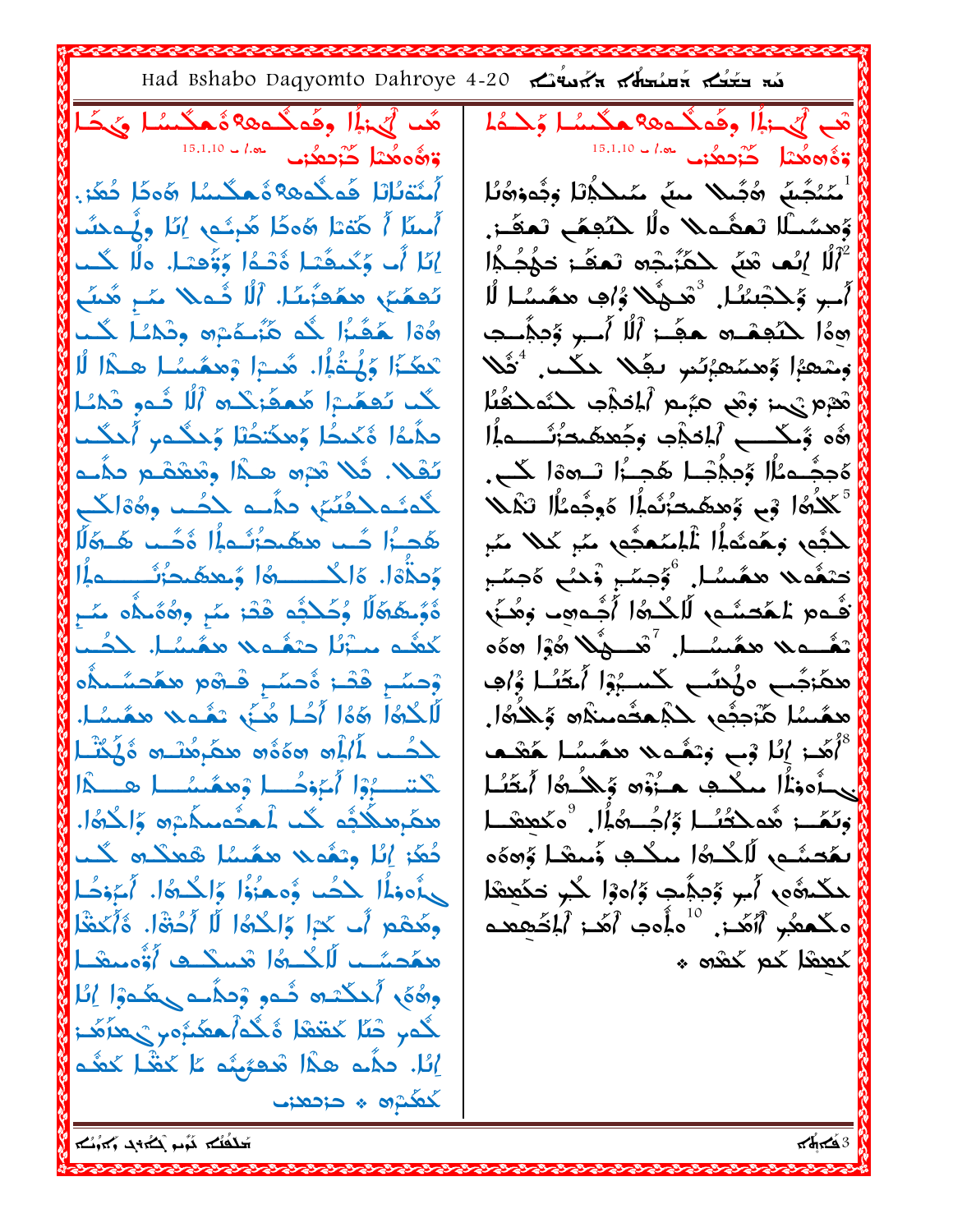Had Bshabo Daqyomto Dahroye 4-20 دَّىبِ مَمْا وَٱمْمَد هُـمِدُّهلٌ . دَّىبِ كَمَـٰٓا مِّم حمَّحًا وَحَبَّنَا وَاسْتُهَا وَهِنُعِدًا وَٱكۡمَـٰٓ وَهَدۡـُـٰهِ ۖ دَٰٓ ۖ دِ ۖ وَہٖ صَـٰٓ ۖ وَٰٓ صَٰلَٰہُ ۖ ا والصرمه لْا كُثّْمَلُا وهُزب كَحْقُوب وَْهِـزَٰهِـ كَبِ . هَـبِ أَسْبَـٰ هُـماًا هِهُهُـُـا حنًا وحَمسُه هَزهُــة كَتَــبِلُه مَــ ة امَّىم لَكَ لَحْقَة حَمْئَعِدَاه \* |}نُمْسَماُ!. ۞ت ڪُنه ڪَسُل مَکَنْ: کَنْتَرْ۞ وسًرِ حمَّحًا وَحَسَّنًا وَٱستُنَا وَهنُعِدًا! فْسُهْدا. لا تُنْسُم هُفْت حُدْه <mark>۾</mark> ڪُھنھُر هُنڀ، لحقدلُما هُوْلَ أَلَّا هُبِ وِمُؤَسِّدٍ كُنُو. هَمِنُا وِهَبْنِ كَمْعَكِنْنَا هَكُمْ أَوْخُسًا. هَبْ َ كَثَبَابُو وَنَكِّ; كَثَبِتُو كَعَنْعَكُمْ مُنْتِ ۞ هُكُم، شَهْبٍ. مَّا \* مّتندهُى وهُبُشْها. مَتْها لَلاَةُسْا لْأَهُمَا أَهْلِيَكْتُمِ . ۚ حَمُّلًا . ۚ هُومُنَا أَلُّــهِ . مْحِيْلاً وِكْـدَــُـا كَــدَّةَهِ لَمِحْــدَاْ | أَهْدُا وَتَسْبَطْ هُبِ وَجَعَظْ كَتَبَلَّا جَنَعْهَا ا ة محَمـــه حكْلامُــا مْلِــُسَــا ونُـــەرەوُّا ٱلمَلَكُت. لَمَوْا وَتَصْعَدَ خَوْسًا هَا تَعْبَطِ كَمِلًا هُرِجِسًا. أَو نُدِمَدْ كَعْقَا وَتَقْتَ وِلْلاَنَّةُوْ وَلَلاَهُرُ مِنْ هُومٍ يُحْلِّهُا. وَصَفَّا وإِلَٰهَا تَوَوْدًا مُنَأَوْ وَرُحِنْنَـهِ الْوَّسِرِ ۚ يَكْشُلًا لكته كَتْعَلّْ. هُءَهَبْ لَكْتُبْ كَبِيرًا وتَعَكُّـكُمْ لَمُحْمَلًا مِدَّبِؤًا كَلِّهِ ۚ لَّا مُلَّهِ مَّرَمٍ هُ/عَلَّا لَّكْتُمْ رُهِيَّـمٍ. هَٰكُمَّــ صَّـــ فُــكُمْوَٰا مكسعُا ومَثَا مكَّدهب. هُعَلَّهُا دْعَب همَكُم كَمِنَدْوَٰٓئُمْا وِحَمِّلْ يَهْدَ لِحَقَّ . ەَ كەھب ھكىئۇ أەي كىسى ۋالمھىئە أَيُّهِمَّا مِّعِ وَهِنَّهِ وِهُنَّهُا مُّوَهُّ \* حكْثُمٍ. هُدْرَا هُعَيُّمْا هُا وُحْعَدُه لْحُمْلُمُكُلِّ. ت بنت أو يَمْضُعُلْ لِكْتُبُ وْأَهَدْ: وِصْكُمْ أَتَسْمَأَلَ: لَا هِوَٰا مَّعِ حُوْلِ كُلُو، مَّدَمُّا وِنُحكَبٍ، مَثَلَ مَّتَمَّدٍ. وُهِكْلًا وِأَبِيْلِهَا قُبِيِّ حِدُّا. وَهُوَ وِنُتَّفِت ِّ هُو وُوْها لِكُو، مَثَا وَاهَّتَ كَرْهُلُكَ \* كَعْصُمْ الْمَا، هْنُـْمِ وْبِ ٱلْمُدْعَــْ لمكْنِيهِ كَبْلاً هُبِعُلْ، وَٱبْجُلْ وَذُكْلًا، جَزْنِجُلْ هْلُـر. هُــدها هُـع كُـرُّه، هُ/كُـــ; هُكُــر، لَّابِهِ اُلْ . حَكَّمَ فَي 60 وِلَّا نْآوَى. 50 فَتَ لأهتما وَحدُه الله \* أَهْبَىرِ هُدِدًا، مَن أَبِي هِءَ هُـَـٰ، كَــَمْ تعُـه لا ه أَهَٰــز بِ لَٰل كُـلُـع هُـقَــِ كُــرَه عَكُدوُبٍ. مَعْمًا أَهدُبٍ، هَٰا اهْتِ أَسْلَا هُوَ لِحْقَدْ لِهَ أَوْلَى أَلَّا هُبِ وَيَهُ بِ حَدَهِ. أُهضَـــدا وْلِ مّـنَـــلَا هِـقُهنُـدًا لَّا هكَبِفَــبِ. • المُكمرشُ اللهُ ا َـهَّنُــۃ هَـٰد*َلُو، ہُومننُـل أَنــد، ثُلا هُـــوْو* لًا مدَرًا وَيَعْمَلُا \* هُهُــا مُحَتحَــب. مَتْـَـا هُكْــو لْحُدِ. ٥كُـكُمْ 7ْكُبُ، أَمْنُا وِحُـرَا، لِمُـذُا هَدَهُ الْمَحْمَدُوا أَلَى وَهَاوَٓا وِلَمَحْوَاٰ وَلَمَدَا شمصًب \* دَفْعَهُ الْنَــْمِ وَهْـبِ كَهُـنُكْــْمَاْ الْكُــْهُـْمَاْ ا مْعَاْهُا. حَمُّلًا. أُوُم مِنْهَا هَمْلُا تلنابهم للإنكار بمابذ تلفظة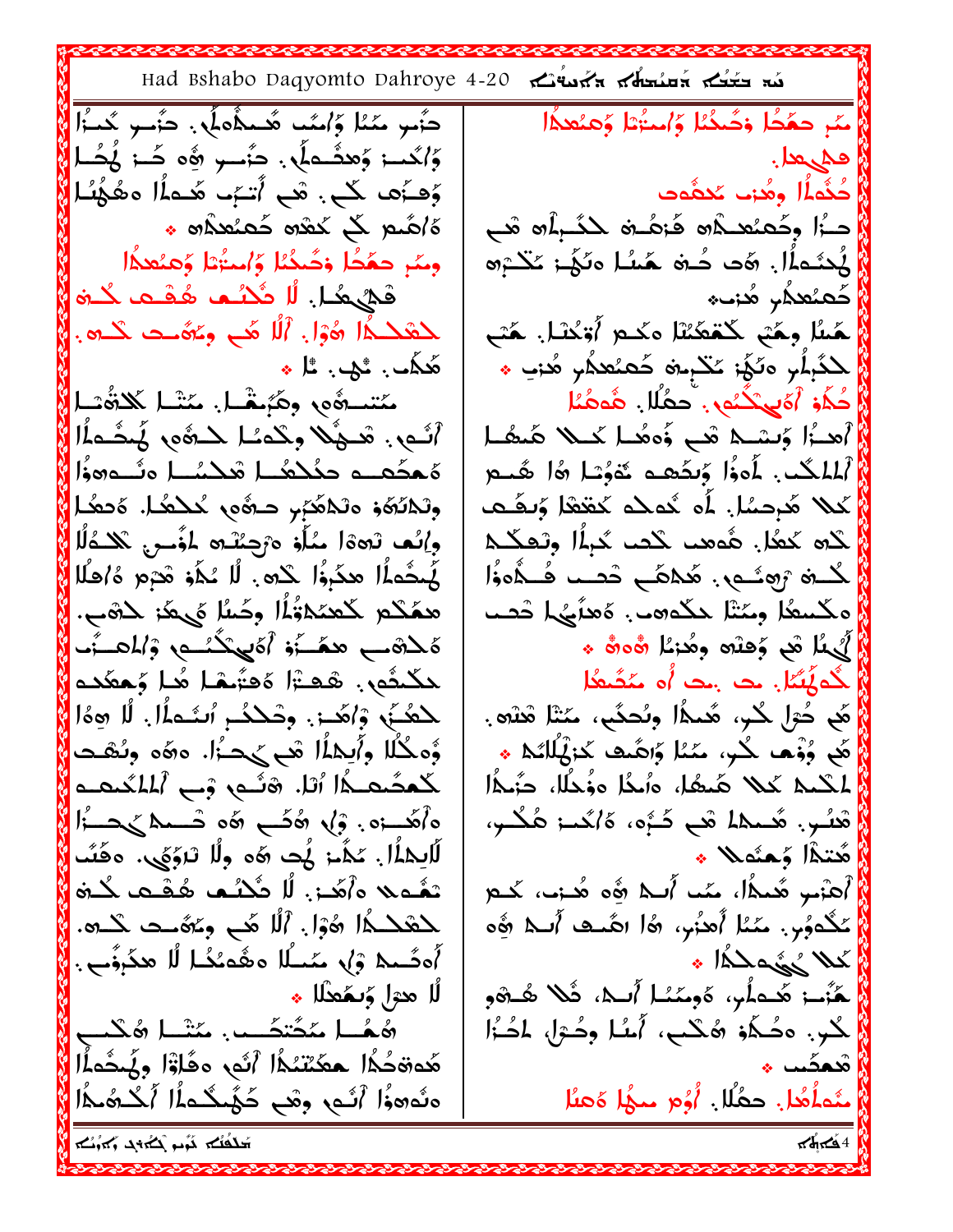Had Bshabo Daqyomto Dahroye 4-20 مَنْ تَسْتَعْمَ بَعْضُهِ Had Bshabo Daqyomto Dahroye 4-20 وَشُورُوا الْوَوْمُكُمْ كَعْثُوكُمْ أَمَكْتُمْبِ ة) } كُــُـهُا لَا هكَــُمِهْ. لَا هُـربُــ وتَـدتَـــرِ مَحْرَم*ِ أُهذَّبِ \** فَي أَنْسًا هَوَّهْمَا أُسِرٍ هُكْسًا هِعْرِضَى. مْدِيْلًا هُوْا أَمْبِ كَـرِياًا هَرَسَــدًا يُحْمـدَ شَا وِإِنَّمَا تَقْمَمُا وِلَّا أَبِكَلَّالِ. حَكَّرَ قْبِ مِنْسُلًا هُ-. ٱلْلهُ أَسْمَا إِنْقُبِ وَحَكْمَلًا رَبُّدُمُّا مَعْلَوْا حَدَّبَهْا. هَقَب: حَضَرا. هْمِ دْمُلْا هْرْجِئْنْا. وْمْصَى كْمْلَا قْلْمِيْهِدْا أَحَنُا وِئَكْنُفَ تَعَقُمَكُ وَّوْهِنَا لَمِكْنَا هُبَ وفَي ألَ أَكْتُهُ السَّنْ هَـ لَكَتْ مُحْدِوْنُا مَتَنُبِهُورٍ وُومِمُتُمْ وَشَاوُّلْ لَكَنُّهُ وَلَعَبُرَا وَلَ مَثَلَوْۤا أَنُّع مَنْعَشُى أَحَدُّوهَا هَٰلِكُمُواْا رْجِنْتَــرَه هَقَـــزُا وِيَهَــْــواْلِ أَمْتُنَــا وَحكَنُــا هَعدَهُكَتَـــح حاهُوْمُــا وِمَتْــا. وأَصْفُلْمُهُم، تَـهةَا. حـهُـ وهُنَّــمِ، حَـُــرِ ەَھەۋا ھىئىقى لەۋلى ، قىئىدا. مىبا لَحدووُنُا وهُبِثَـداًا جَعدُـد للثَلاَثـرْم. وَحِدُّه كُماً أَه صَّحط وِتَفَّمِم ولَّا أَبِــكلُّا هِ أَمِضًا وِتَحِدًا مُنَاوَّاً. ۚ رَجِئْنًا ۖ فُكُمْ شَكَاحَدًا رُّوْا حَمْ حَهُكُماًا أَكْرُمُكاً رُهُمَا اللَّهُ اللَّهُ لَّى مَحتَّةٍ! هُضًّا مِعْعَبَى لَّاحُدهُ! هُنَّى وْاهُدْ هكْسُلْ. هَء وِلْا هْدَوَيْ مَدْخُلُكُمْ وهَـٰدِحكَـٰبِ حَـٰـٰهُۥ أَحْـٰدُهُ١. أَـــرِ هَبُـغْـا وَحعَكَبِثَــماهُوم وَحـَــرٍ لَمَـثَــماُ الْمَــم هَقَىز حُصْرٍ. / وهُوتُسكُتا. أل: حُسب \* هُدْبِ سُلَّؤُه ُ رَحِبُنَا كُـهِ حَصَّـهِـدًا ِ مَكَمْقُلًا. ۚ هُ/َ ۖ وَهُم مَكَـٰهُا وَيَـٰهَٰتَ اثْـَمَلُا نْحَا ٱلْلا ٱس كَهُنْدُمَاْ ٱلْدُهُنَّا تَتَحَادَا. كُمْتُكُدُه، . لَكْتْ حَسَّنْكُلُّهُ وَأَلْكُلُّهُ! وِلُوْلُمٍ وَمِ. هُلَا هُـمِدُرُلَا كُـم عَهُنُّنَـٰا بَيْفَتٍ. أُوفِ وَأَهَدَى أَبِيا هُو فَأَعِجَلِ هُو هُتَل، هَ/حدْما للاحدْنـْ(حُصُو مُعَاهُدُو الله الْمَا ۚ رَجِئْتُنَا ۞ه.. ولَا تَعَزُّوتَ حُزْهُومَاْ! ٱلْا تَحصَّــ حَضَّــْ ۚ لِمُخْـَـا حَــّـ ۚ مَّى هُــماً ا هر . ∄ . أَحْدَهُ وَالْمَعَالَ اللَّهُ حَضَرٍ لَمِتَ حَمَدٍ ەھُنُّە وَبْعُدە لِكْعُبُلُمْ أَهُزَهِ . هَبُس كَهُكُــولًا أَكْـــوُحدًا. وهُنئــا تــودةا أَهلُوْ تَعْقُرًا هَنَّنَّا. مَكْمْ مِنَّعٍ أَهلُوْنَعٍ. لَعْمَدَ مِكْسُمَةٍ وَحَمْدَتُ مِكْسَنَةٍ ِ جُدمُا. ٻڻ، ٿ<sub>ا</sub> ۽ هُهُا سُبُوهِ حِنَتْنَا وِهُبُنْهَا هَحِنَتْنَا هُحـذًا وَهكَـمًـا حَكُتّــرَء حكَـمًـا حَـُـرِ وِتُهْمِا وَهُمِقُسْلَا أَمِنُسَا فُوفِهُنَا أَمِلَا وَّسطُه مِنْ تَكَهُنْدَالِ أَهُدِ \* كَسُلاهُوبِ. هَبُنغْلِ وَبِ أَهْسُلْهُمْ سُنَّب حقَفَكُما وِهُنَّوْهِ، يَعْمَى وْاهَنَّ وْلَا هِنَّ *ٱ*ۡلَحِدۡت ہُ *اٰ*لمُکَھ حاُتَہٖٗ۔ مَحَک*ُفُ*ا کَن*ُن*ا لًا هُرِيًـا كَثَّـــمٍ وِـأَحْــَـــرَّهِ وَلَا قَـــرِّهِ. حْكُفِي ٱأْسُلَ وَجْسِدَ مَعَصَفُهُا حَرَّوهُمَا. هفُلا وِنُدَبِّهِ لَمَلا أَلْدُهُ! مَتَفَدَّى. أَس كَمْكُمْ حَسَمَ : 11, ۞ 05.07.2016 كَرْكُمْ وَاهُدٰا }. هَكُن كَلِكْلُه المَحكَــرِه لِمُحكَلْه ا كلا مؤودا فشبلل فلا وفيحلا حنتوا بلشاء أيتأته بمراكض بسابا  $\sqrt{4}$ ፈላ $5$